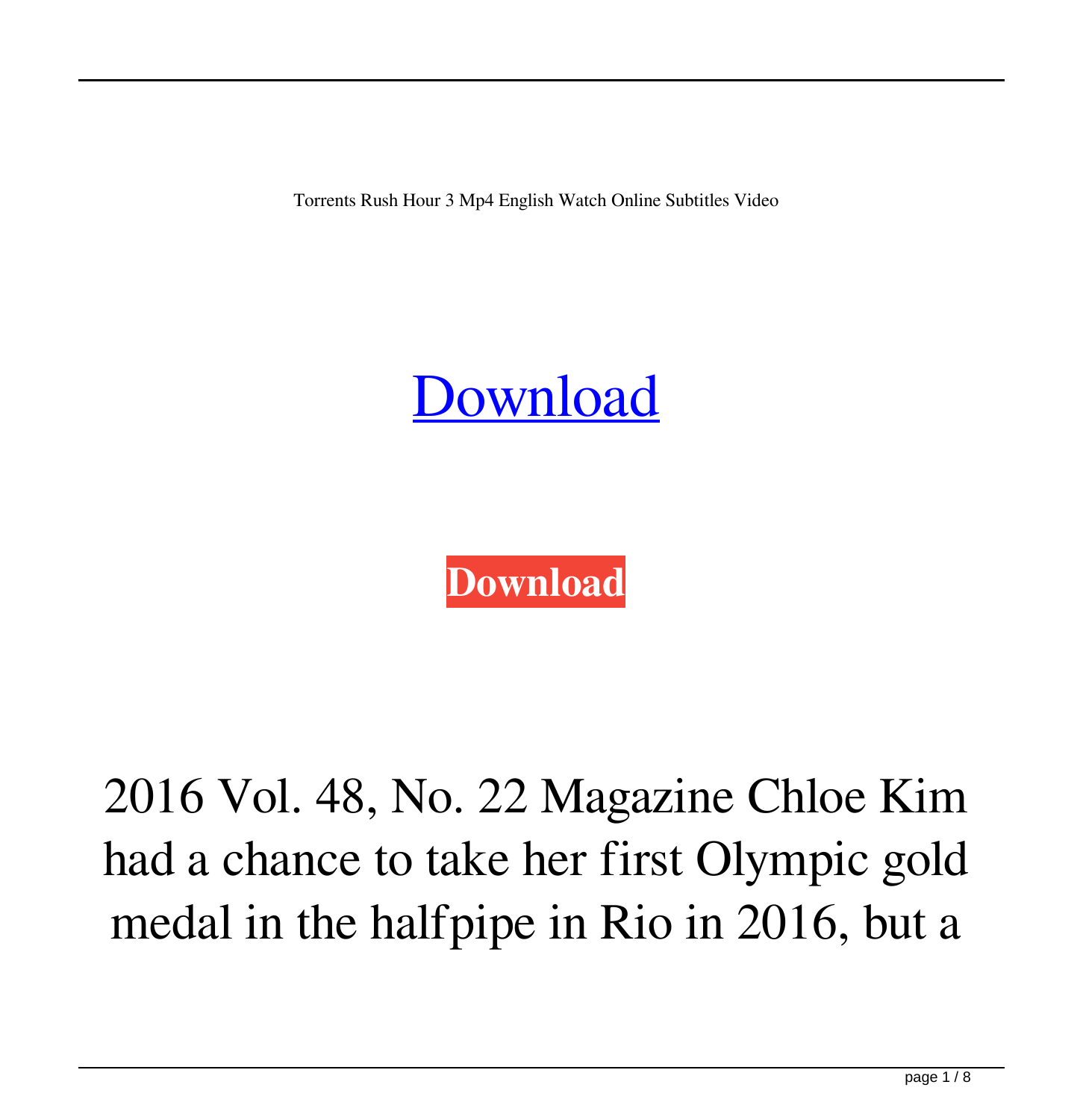busted landing was all she needed to crash out of the competition. Chloe Kim still has Olympic gold dreams The music is the theme from the movie "Rush Hour 3." Vol. 48, No. 24 Magazine The excitement surrounding the Ironman 70.3 Hawaii Championship Race intensified with the announcement of elite athletes vying for the 2019 title. Chad Collier (#1 in Vol. 47, No. 21 and 48, No. 20) Virgil van Dijk (#1 in Vol. 47, No. 21) Colin Fraser (#1 in Vol. 47, No. 21) Julian van der Velde (#1 in Vol. 48, No. 23) Zach Parise (#1 in Vol. 48, No. 23) Vol. 48, No. 25 Magazine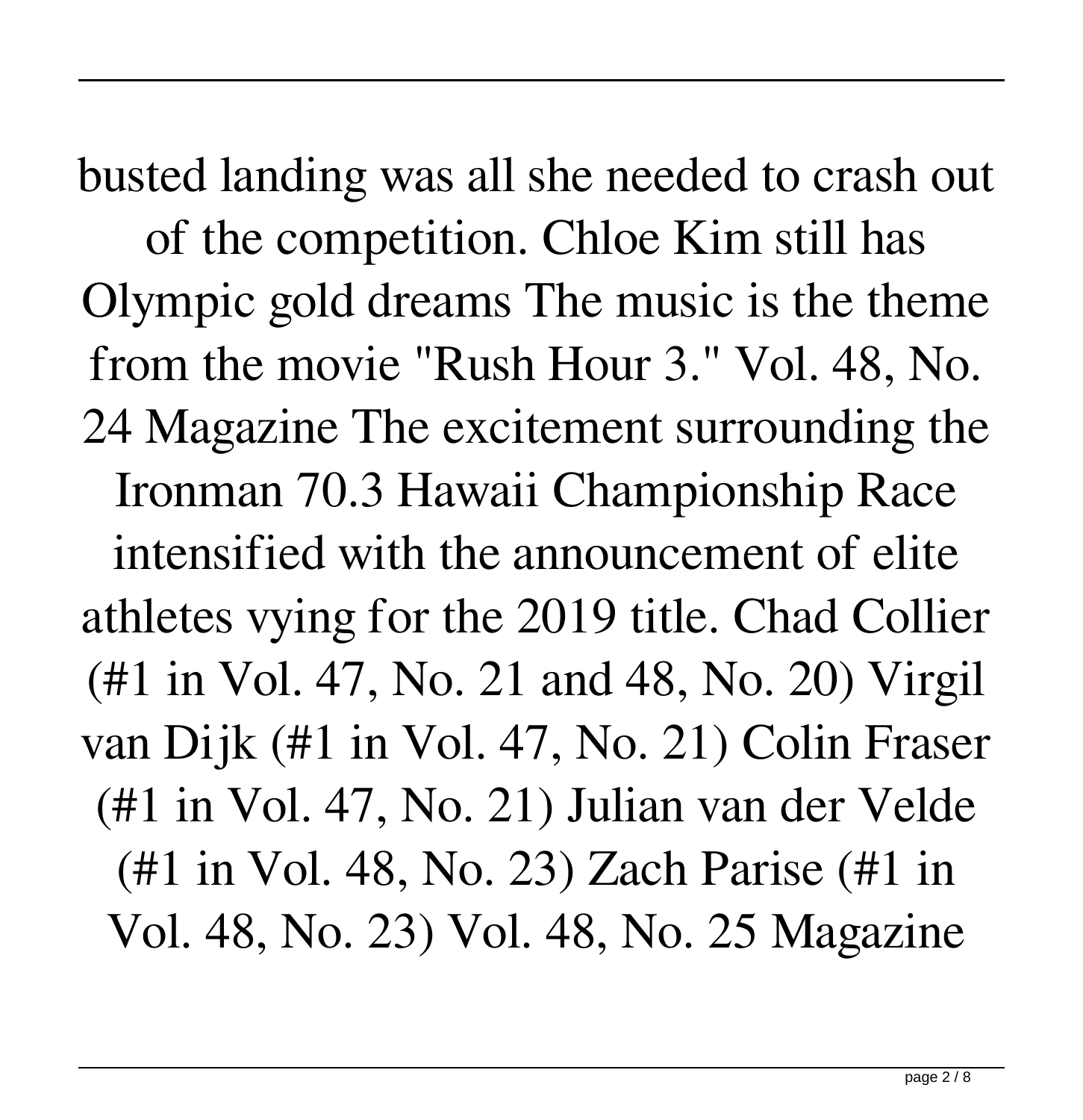How much have things changed for Foster in the last four years? The music is the theme from the movie "Night Shift." Vol. 48, No. 29 Magazine The men's tennis world tour took a sharp turn in the most unforgettable Grand Slam of the 2018 season. Masters men's final The music is the theme from the movie "Night Shift." Vol. 48, No. 31 Magazine In 2019, have the top female riders been able to hold their own in the GSX World Championship races and the Masters Cyclocross Race? Gretta Steffan-Peters (#1 in Vol. 47, No. 24 and 48, No. 30) Vol. 49,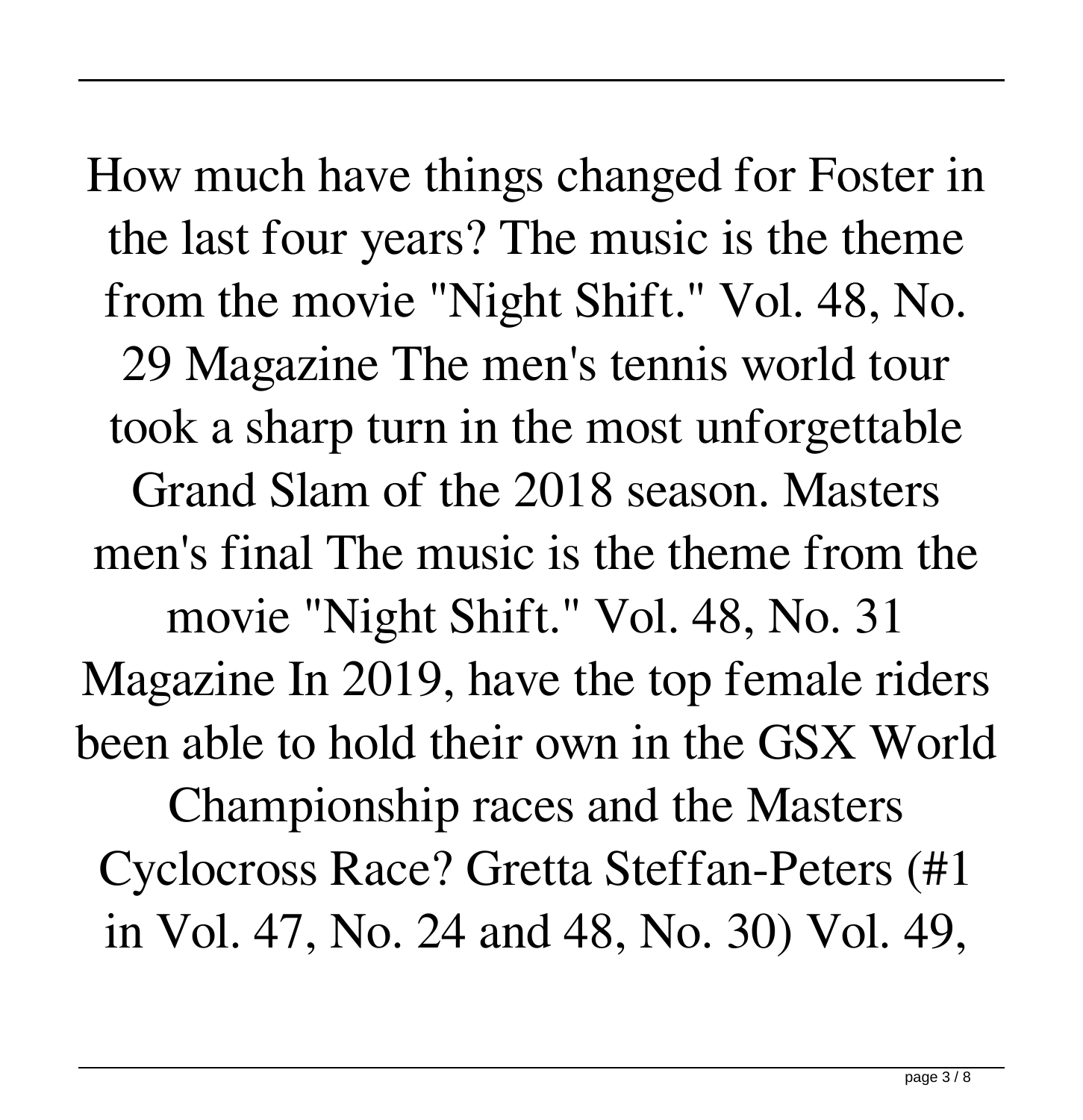No. 1 Magazine In 2019, the world will head to Aspen, Colorado, for the second leg of the mountain bike racing season. Chad Haga (#1

in Vol. 48, No. 25 and 49, No. 2) Greta Steffan-Peters (#1 in Vol. 49, No. 2) Vol. 49, No. 3 Magazine The best women riders in the world don't just ride the bike, they also skate. Megumi Matsuura (#1 in Vol. 49, No. 3) Vol. 49, No. 4 Magazine In 2019, the best men and women riders will all be competing for the

Nude men movie tagalog The two of them arrived at the hospital, where they found that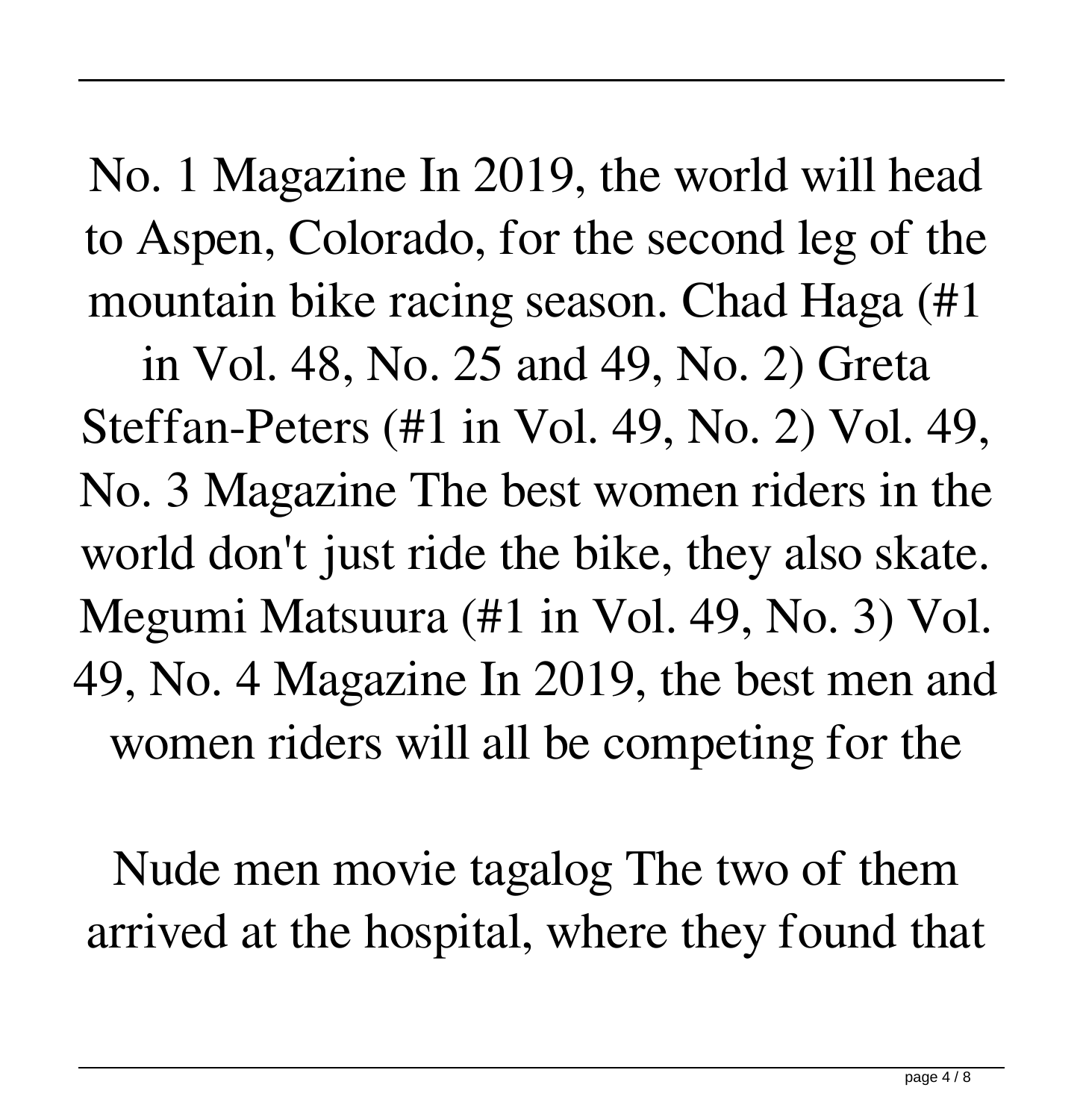the two men were dead, while the other was alive. They had found broken glass and a bloodied knife. Lee was later identified as a triad member. In November 2008, Lee was arrested in Manila and charged with the shooting and murders of three people. Lee was sentenced to death. A brother and a friend of Lee, Davao City Mayor Sara Duterte, married Ligaya Marie Lee, who was the niece of Rafael "Ruby" Cruz, one of two wealthy brothers who were known for their loyalty to the Marcos dictatorship. Later, in 2004, when Manila became the site of the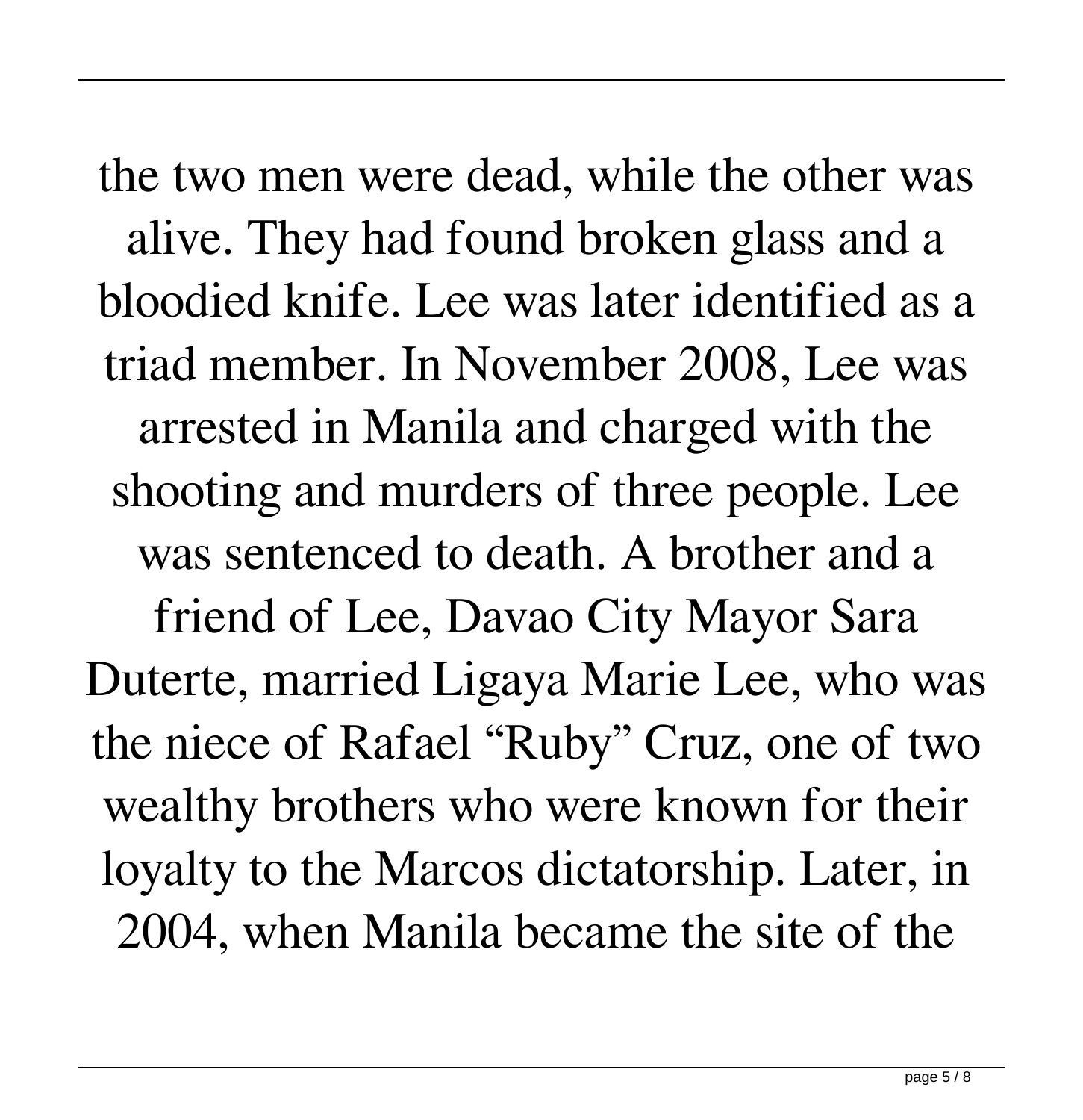controversial Pasig River Blue Line, a common misconception is that Lee was involved in the planning of the project. This is because of her cousin, Rafael, who used to drive a truck on the old Pasig River Ferry route, but was found dead in his garage on January 23, 2004. On January 29, 2004, Lee appeared in the Pasig River Blue Line affair trial, as a defense witness to testify that she had no plans to make the city a better place. She refused to take the stand and was released after 12 days. Death On March 1, 2011, Lee was murdered in the parking lot of a car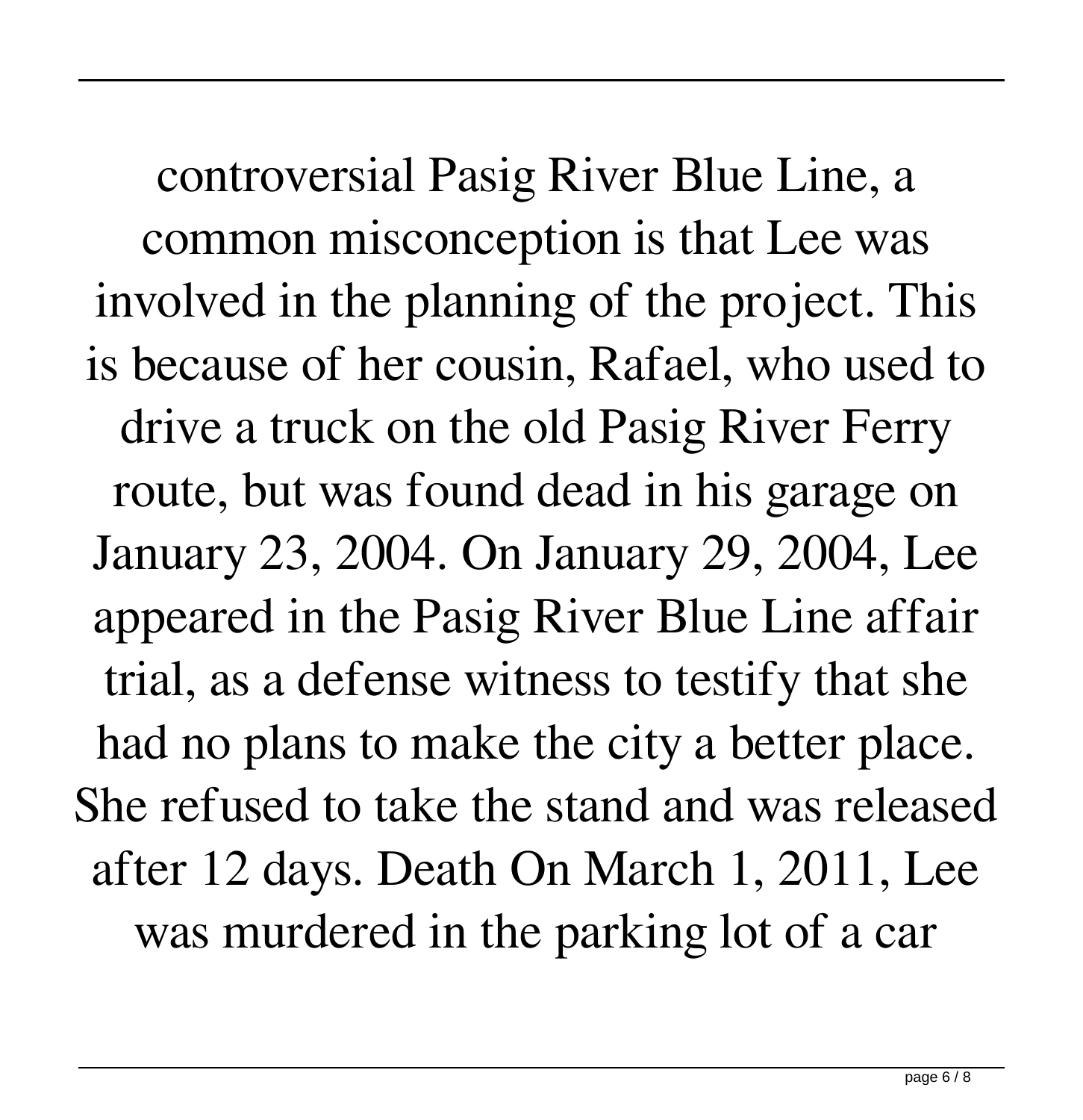rental shop in San Fernando, Pampanga province, in the Philippines. The perpetrator or perpetrators are still unknown. Lee's body was found on March 3, 2011, lying in a pool of blood in the parking lot of the car rental shop, where a person had been shot dead on March 2. Lee was one of the most prominent cases in the Philippines where a murder took place. This made her one of the most sought-

after figures by the media and law enforcement officers. It was said that she was involved in several political and criminal activities. The murder has been classified as